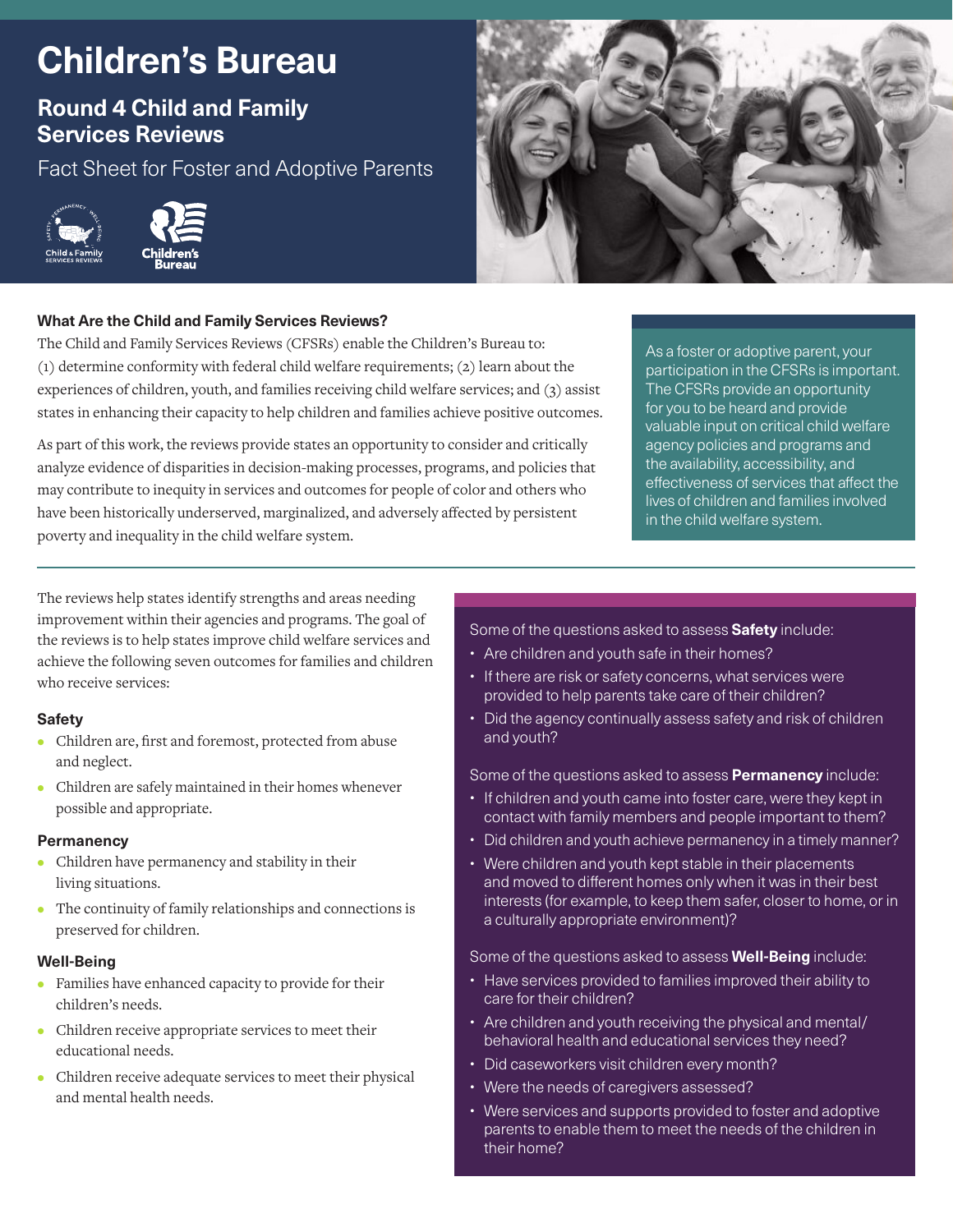The CFSR looks at seven areas that make up the building blocks, or foundation, of the child welfare system. If these systemic factors are not working well, children and families are less likely to be successful. The seven systemic factors reviewed are:

#### **1. Statewide Information System**

– Examines whether states collect data about all children and youth in foster care (for example, demographic characteristics, location, goals)

#### **2. Case Review System**

– Examines whether states ensure that each child has a written case plan that is developed with the child's parents and ensure that court-related activities occur in a timely manner as required (i.e., periodic reviews, permanency hearings, filing termination of parental rights petitions) and that notices are issued to foster parents, pre-adoptive parents, and relative caregivers of hearings and their right to be heard

#### **3. Quality Assurance System**

– Examines whether states review cases for outcomes and collect and analyze other data to improve practice and make systemic change

#### **4. Staff and Provider Training**

– Examines whether all foster and adoptive parents, caseworkers, and supervisors were provided with quality training

#### **5. Service Array and Resource Development**

– Examines whether services are available to help create safe, permanent home environments for children and youth and provide effective services to them and their families

#### **6. Agency Responsiveness to the Community**

– Examines whether state child welfare agencies listen to and include input from people involved in the child welfare system (for example, persons with lived experience, foster and adoptive parents, Tribal representatives, service providers, court personnel)

### **7. Foster and Adoptive Parent Licensing, Recruitment, and Retention**

– Examines how states recruit foster and adoptive parents, the requirements and standards that the state sets for becoming a foster or adoptive parent, and the supports and services they provide to foster and adoptive parents

#### **The CFSR Process**

The CFSR begins with a statewide assessment. The statewide assessment provides information on how the state is doing in meeting federal requirements related to safety, permanency, and well-being outcomes and systemic factors. Next is the onsite review, where a joint federal-state team reviews the practices within a state.

#### Get Involved

The CFSRs bring together people in the state who can make a difference in the child welfare system. The Children's Bureau encourages the involvement of a wide range of individuals in the review process. Foster and adoptive parents, and others with lived experience, provide important perspectives. As a foster or adoptive parent, you can supply vital information to help your state make systemic improvements and improve outcomes for children and their families.

As a foster or adoptive parent, you can help improve the child welfare system in a number of ways:



*You can work with the child welfare agency and other system partners and stakeholders to develop the statewide assessment either individually or through your state foster/adoptive parent association or participate in focus groups or surveys to provide information for the assessment.*



*You can participate in case-related interviews to share your perspective on how well the agency worked with you and the chid(ren) in your home or participate in stakeholder interviews to provide information on systemic factor functioning.*

Statewide Assessment Onsite Review Program Improvement Plan



*You can help develop your state's Program Improvement Plan. You can share your ideas about changes you would like to see made in the child welfare system.*